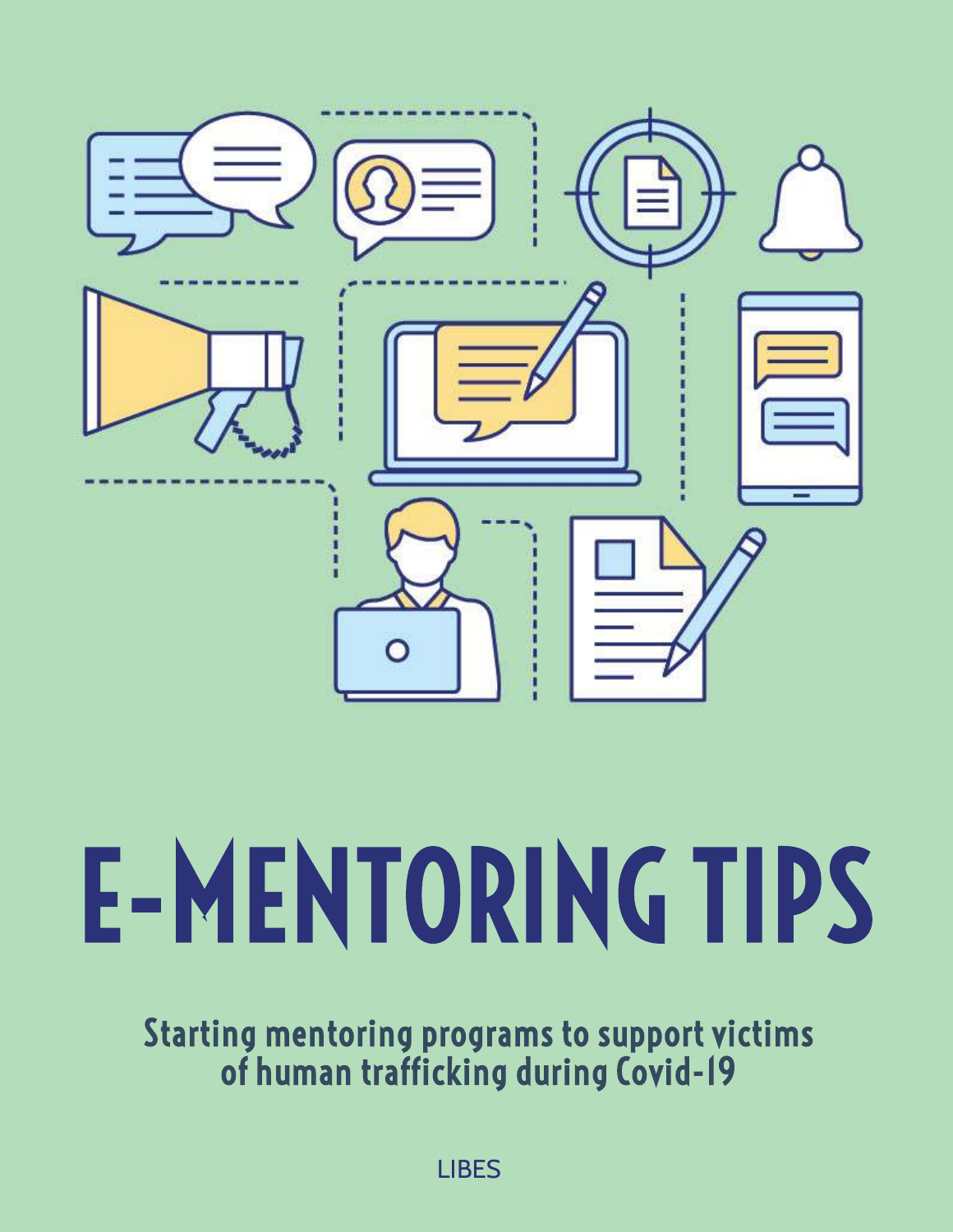



Produced by Payoke

Financially supported by:

the European Union's Asylum, Migration and Integration Fund. The content of this report represents the views of the authors only and is their sole responsibility. The European Commission does not accept any responsibility for use that may be made of the information it contains.

All rights reserved



Co-funded by the Asylum, Migration and Integration Fund (AMIF) of the European Union

> Page 1 E-mentoring tips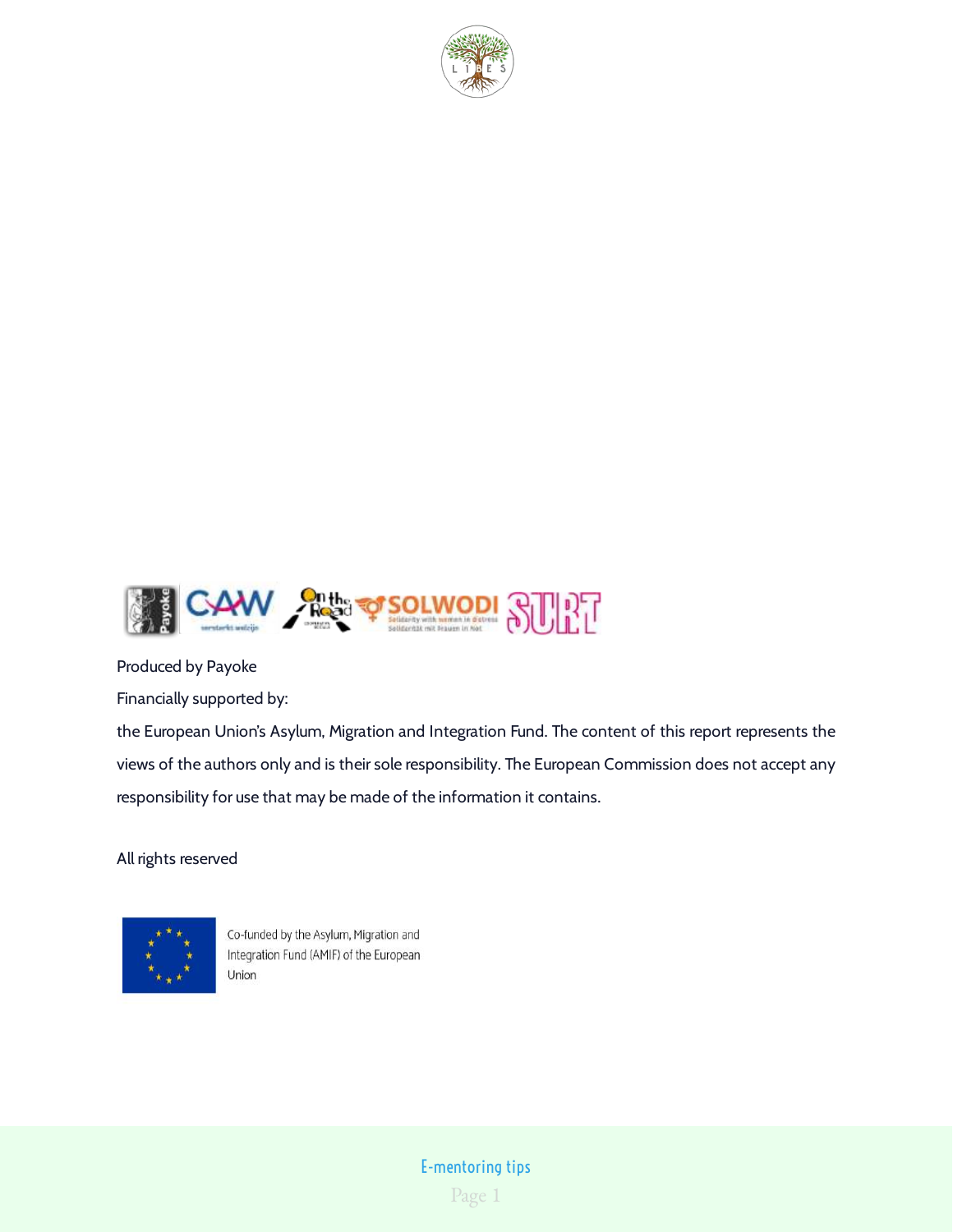## Practical tips Starting mentoring programs to support victims of human trafficking during Covid-19

Online mentoring is not new. The use of technology to connect mentors and mentees has been around for the last 20 years to serve isolated groups and people with special needs. Moreover, it has been increasingly used in traditional mentoring programs to supplement or expand face-to-face interactions.

E-mentoring is often used to achieve outcomes that are not easily addressed through traditional in-person mentoring formats. For instance, some programs targeting people with physical disabilities who may not be able to easily meet with a mentor in person have employed online tools to provide an opportunity for regular meetings without physical barriers.

Whereas e-mentoring solutions may not ensure the same sense of togetherness and immediacy that face-to-face meeting do, they do allow for conversations, exchange, learning, and the expression of feelings. Research indicates that the benefits associated with traditional mentoring were found to occur in e-mentoring as well (Single & Single, 2005).

The purpose of this quick guide is to offer tips for social workers and program managers to help buddies connect and establish a relationship remotely, under the mobility restrictions and social distancing measures in effect in Covid-19 affected areas.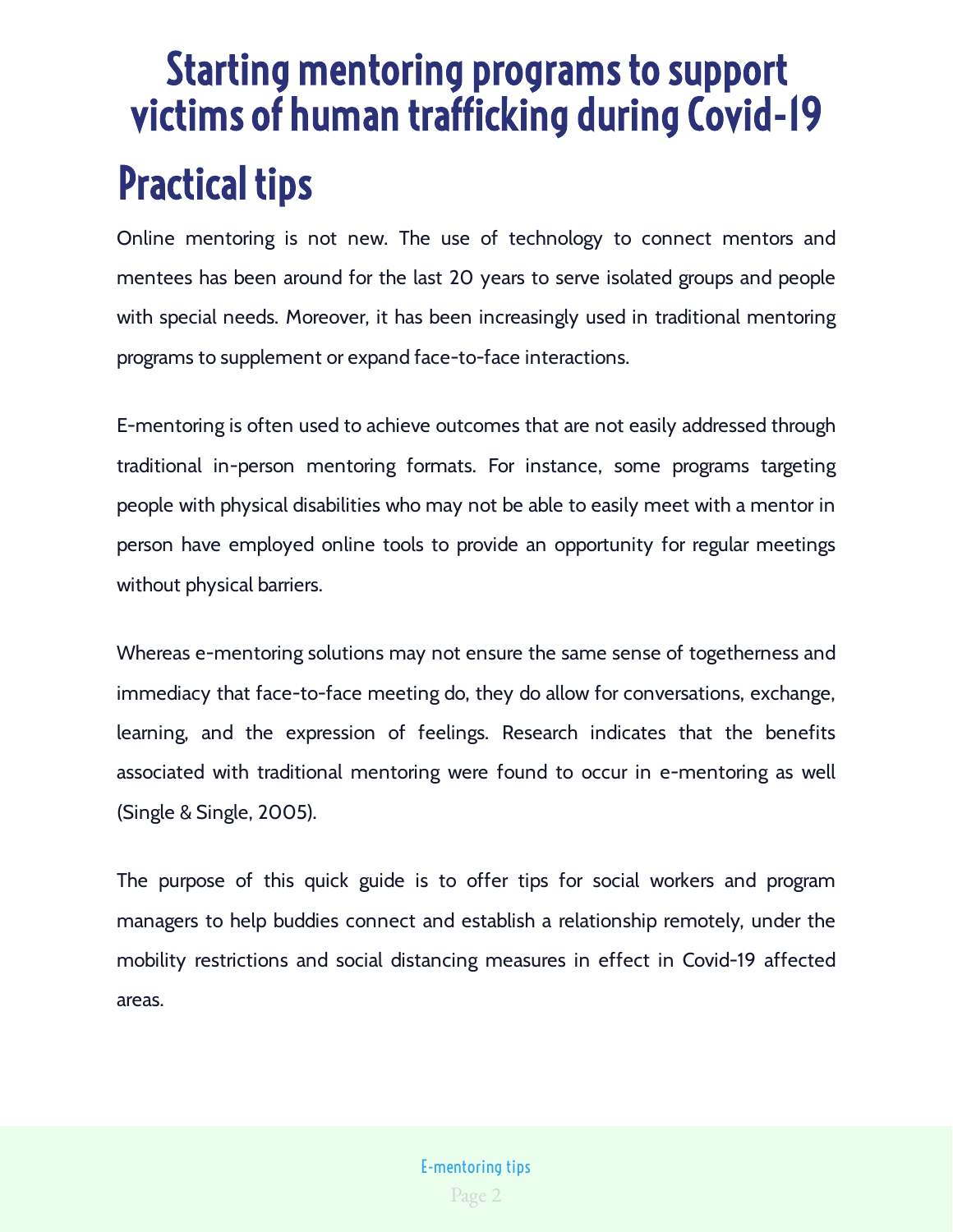## What e-mentoring is

**E-mentoring** includes interactions between buddies taking place primarily, or exclusively, through the use of technology:

- Email
- Social media
- Chats
- Text-based communication
- Video conferencing platforms (e.g., Zoom, Skype, FaceTime or Google Hangouts)

If the mentee has no direct access to technology, there are still options:

- One-to-one outdoor meeting
- Phone calls
- Letters
- Public space where they can have access to a computer (a public library, the shelter, the office of the support NGO or agency, a café, etc.)

Physical distancing does not mean social disconnection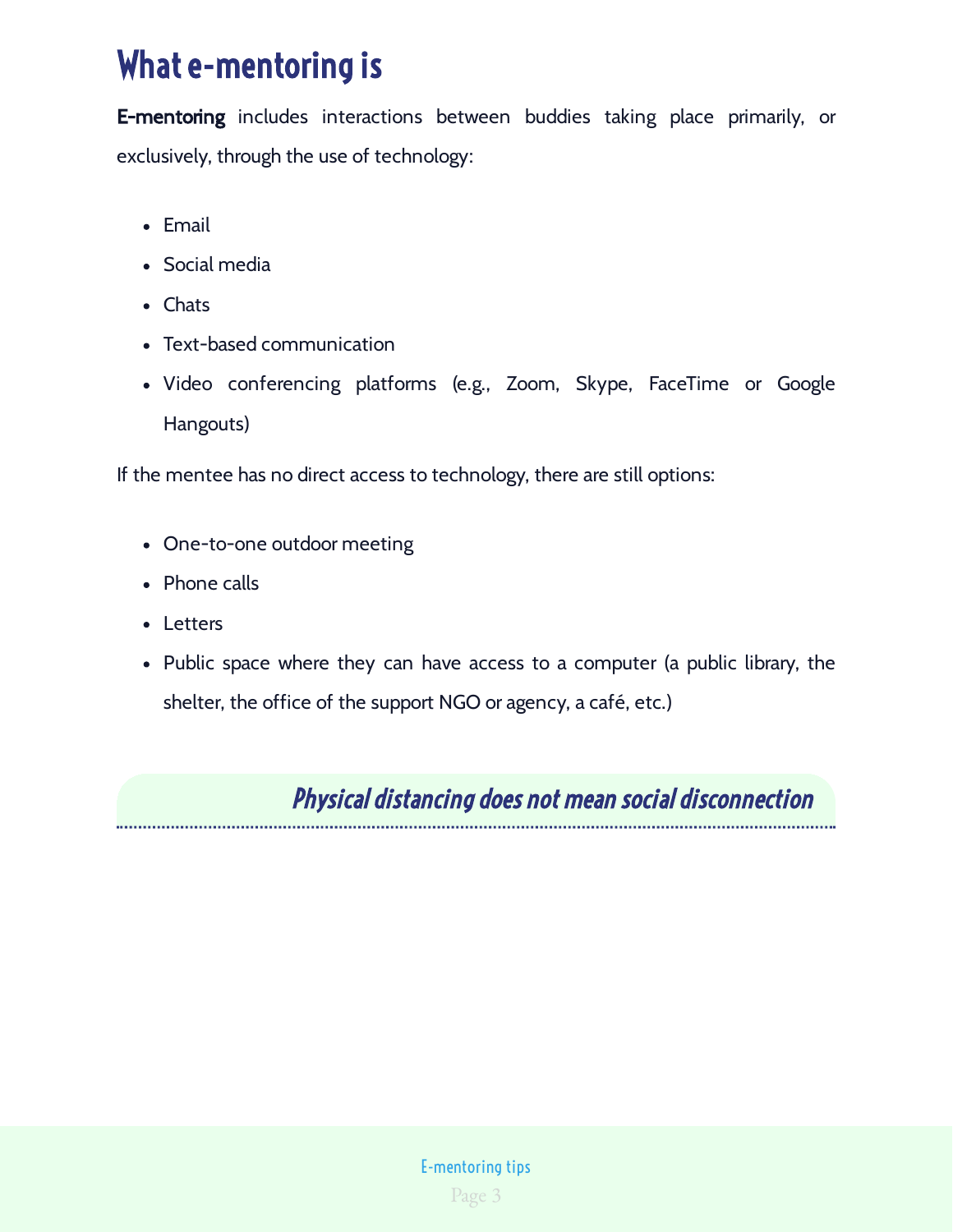## The advantages of e-mentoring

Virtual communication might be perceived as a barrier to intimacy and closeness BUT:

- Some buddies may feel more at ease at connecting remotely than in person
- Some people can build deeper connections in writing and in asynchronous interactions
- Mentors can show their support by simply…. being there. This can go a long way when people are suffering isolation and loneliness
- A caring and genuine exchange of messages can come very close to a conversation
- Flexibility in scheduling and the elimination of geographical barriers allow access to a greater number of diverse potential mentors

Virtual communication is better than no communication

## The challenges

Research<sup>[1]</sup> has identified five major challenges to e-mentoring, that may apply also to matches with survivors of human trafficking, and that case managers and mentors should be aware of for early trouble-shooting:

- Likelihood of miscommunication
- Slower development of a relationship online than in a face-to-face environment
- Lack of proficiency in written communication and technical skills
- Connection and computer malfunctions
- E-mentoring tips • Issues of privacy, confidentiality and online safety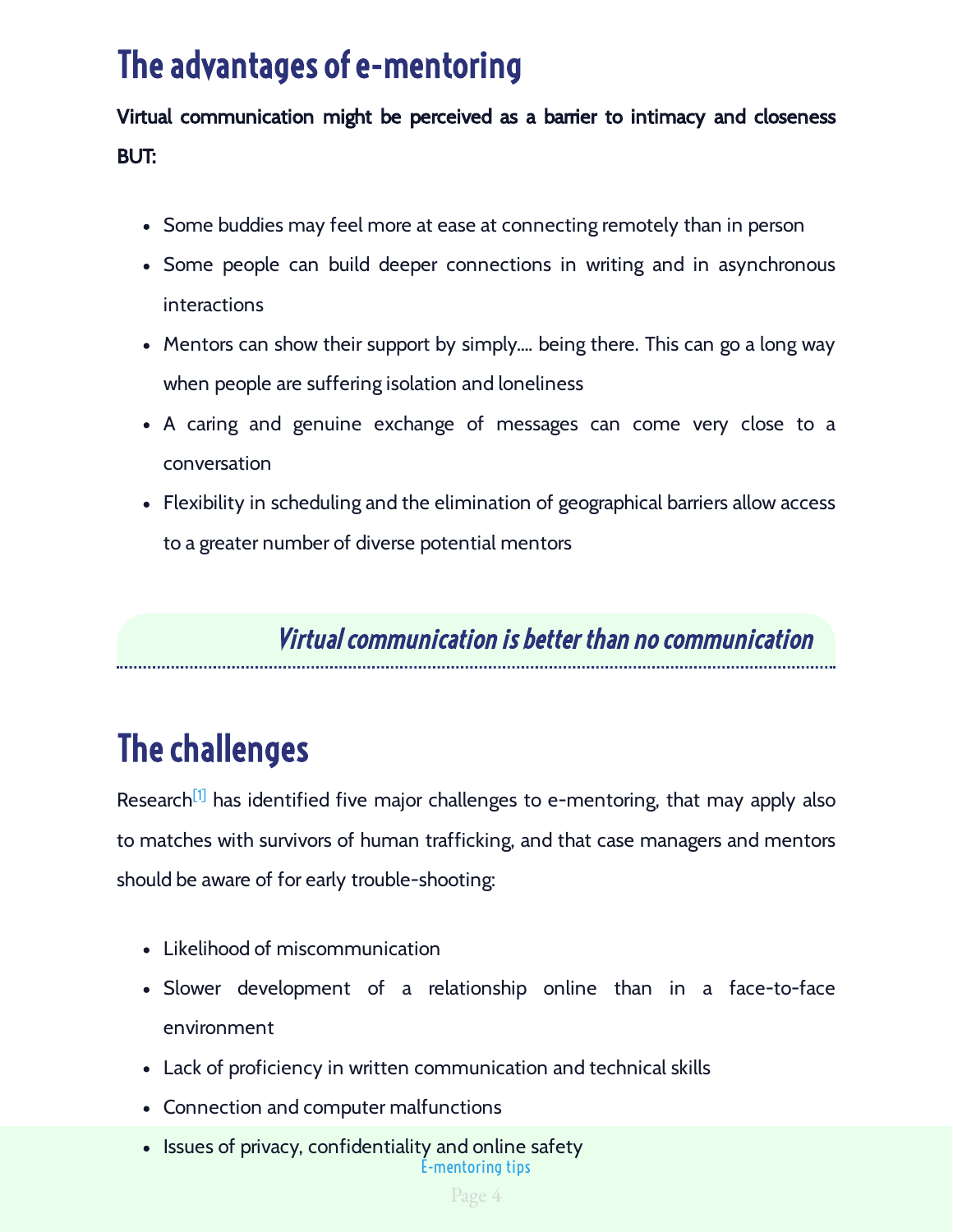## Finding a focus

Based on the needs of the mentee, the relationship can focus on different domains:

- Emotional support, as an opportunity for the mentee (and perhaps also for the mentor) to escape isolation and loneliness, share thoughts, ask for advice, speak in their mother tongue, etc.
- Instrumental support, where the mentor helps the mentee with a specific task or goal, which may help to break the ice, engage both buddies and build a bond.

#### What buddies can do:

- Work on language skills through conversations, exchange of emails, exchange of text messages, exercises, etc.
- Help the mentee develop other skills they may need, for example write a CV, search for a job online, recognize real from fake job ads, explore their environment, identify safe and dangerous areas in town, exchange tips on preferred restaurants, markets or shops, etc.
- Send videos or songs to inspire, share, cheer up or amuse
- Share resources and tips about their town
- Watch a movie or TV series in tandem remotely and share thoughts afterwards
- Explore free activities: media library, virtual museums, free audio books, etc.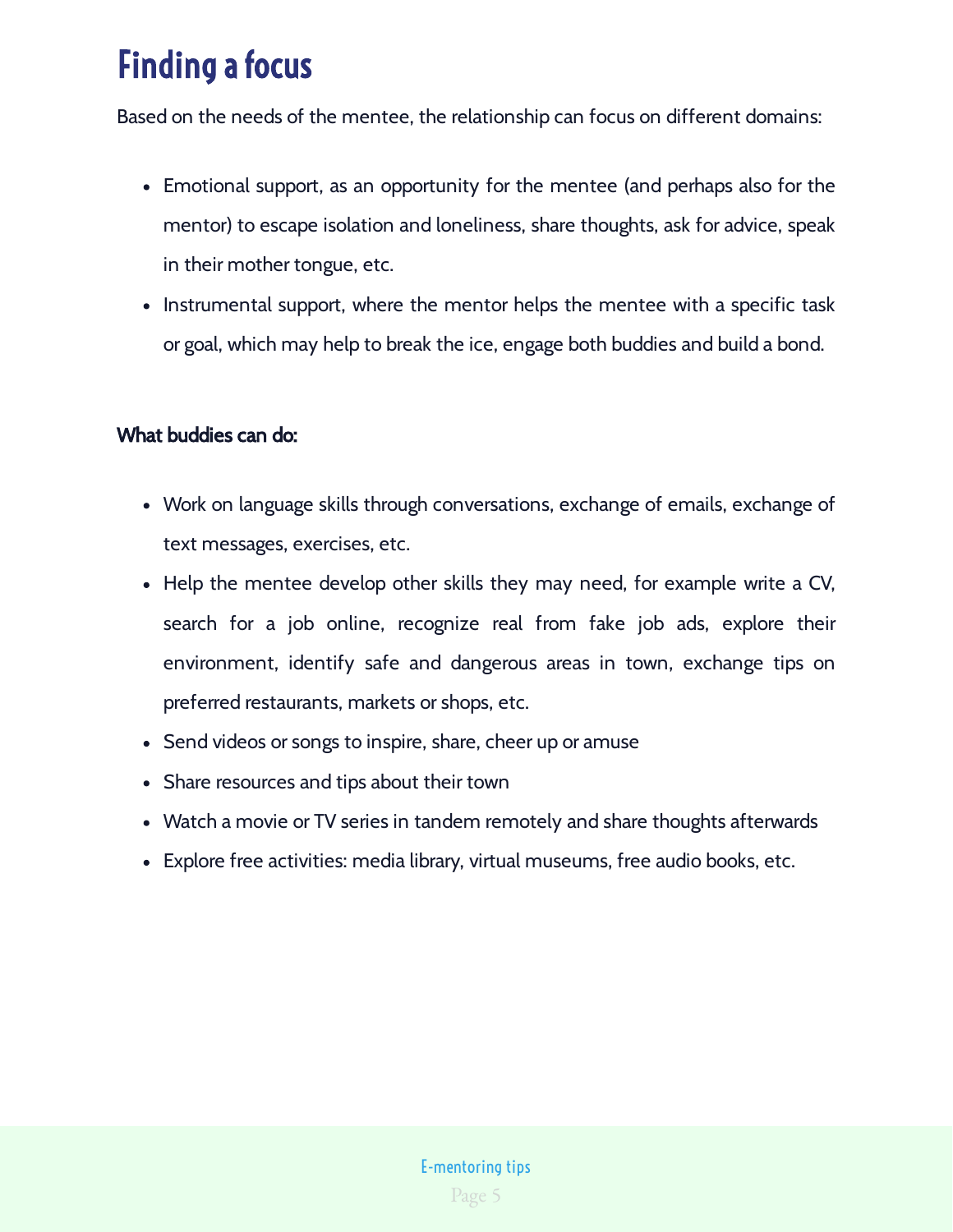## Choosing the means of communication

**The means of communication**. E-mentoring can happen through **synchronous** (sametime, such as Skype, Facetime, calls, etc.) and **asynchronous** (i.e. delayed such as text messages, social media, etc.) communication.

### Choosing a communication tool:

Depending on the nature of the mentoring (for emotional or instrumental support), the match will choose the tools that fit best. Text messages and chat may be suitable to exchange greetings, but more meaningful sharing or content-heavy interactions may require a more text-heavy tool. Task-oriented interactions and relational support alike may benefit from asynchronous tools that leave more time to think, internalize and practice a good response.

There is no one-fit-all mentoring style. The online communication preferences of mentors and mentees, their access to and proficiency with technology, and the objective or focus of the relationship must be taken into consideration to select the most suitable medium.

## Initiating the relationship

Establishing contact can be intimidating and challenging. Here are some tips to help your mentors through the first steps: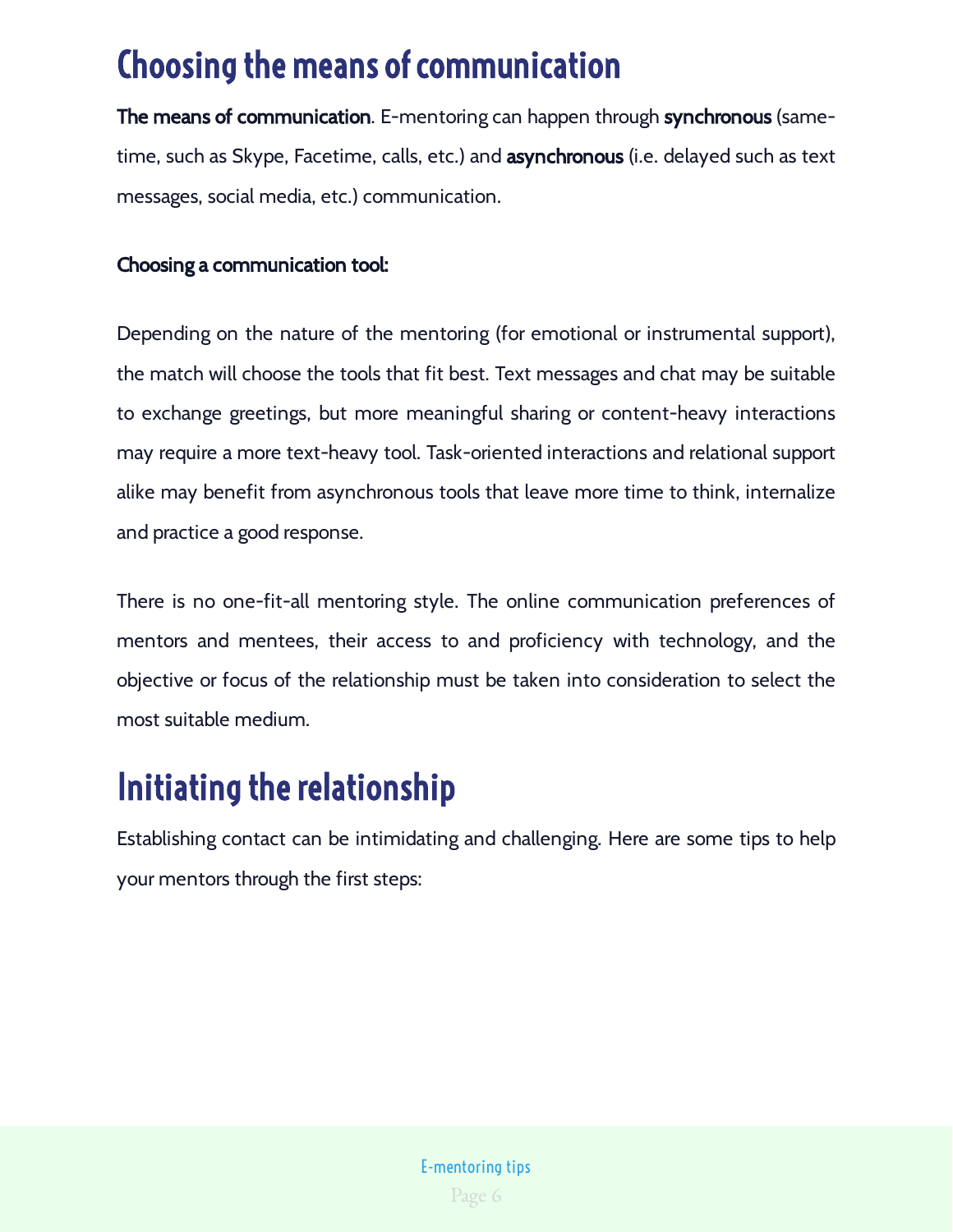- Exchange a few text messages to break the ice before meeting online or by phone, if you plan to use synchronous tools
- Pick an activity, a game or a list of questions to propose to your mentee for your first meeting so that both know what to expect. Some examples:
	- Reading bills together (ex. the mentee can send a picture)
	- Finding job offers and writing an application
	- Writing a CV or simulating a job interview
	- Practice the language (ex. thematic messages or emails, thematic vocal messages, etc.)
	- Share recipes
	- Practice IT skills
	- Go on a virtual tour together -visit a museum, an aquarium, a tourist attraction<sup>[2]</sup>
	- $\circ$  If the mentee has children, think about an activity or a conversation where children may participate -reading from a book, showing your pet, etc.
- Play *show and tell* to get to know each other: ask your mentee to find "something within arms reach that is meaningful to you", and do the same. Each person will share about the chosen object, including information like where they got it, and why they keep it.
- Plan a group call with the volunteer coordinator and other mentors and/or mentees
- Having fun can be a great ice-breaker and stress-reliever. You can talk with your mentee about what you think would be fun, and make a list of things to do during your weekly phone or video dates -knitting, coloring, cooking, writing letters back and forth, reading a book out loud, doing a dance class or workout, sharing daily or weekly gratitude, etc.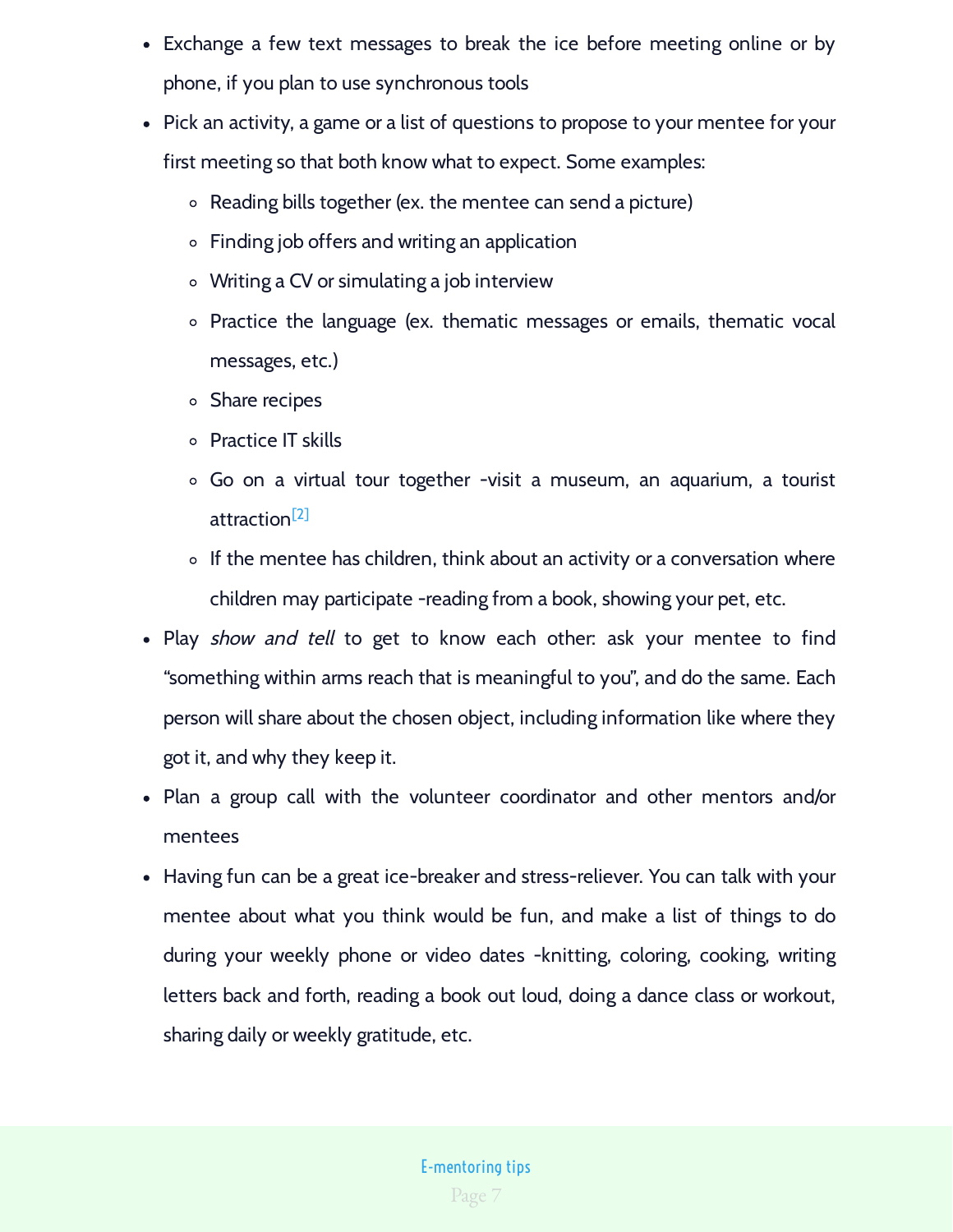## Maintaining a successful connection online: do's and don'ts

- Talk about your likes and dislikes, find out about your mentee's
- Practice active listening: 1) pay attention; 2) show that you are listening (nod, smile, encourage the person to continue, etc.) 3) provide feedback by way of paraphrasing what has been said, ask for clarification or summarize, 4) defer judgement, 5) respond appropriately by asserting your opinions respectfully and being open and honest
- Focus on getting to know the person, but do not try to uncover their past or talk about the trauma they suffered unless the conversation is initiated by the mentee
- Get to know your buddy's personality and preferences to build the foundation of your relationship:
- Is the mentee a morning or an evening person?
- Is the mentee an introvert or an extrovert?
- Does the mentee get tired with long conversations and prefers shorter sessions or she/he needs time to tune in?
- What does your buddy like to do for leisure?
- Does the mentee prefer to use your time together for leisure or skill development?
- What are her/his role models?

These questions can help you figure out how to structure your relationship and to adapt to the mentee's needs and personality, but they are not meant to be used as labels. Keep an open mind!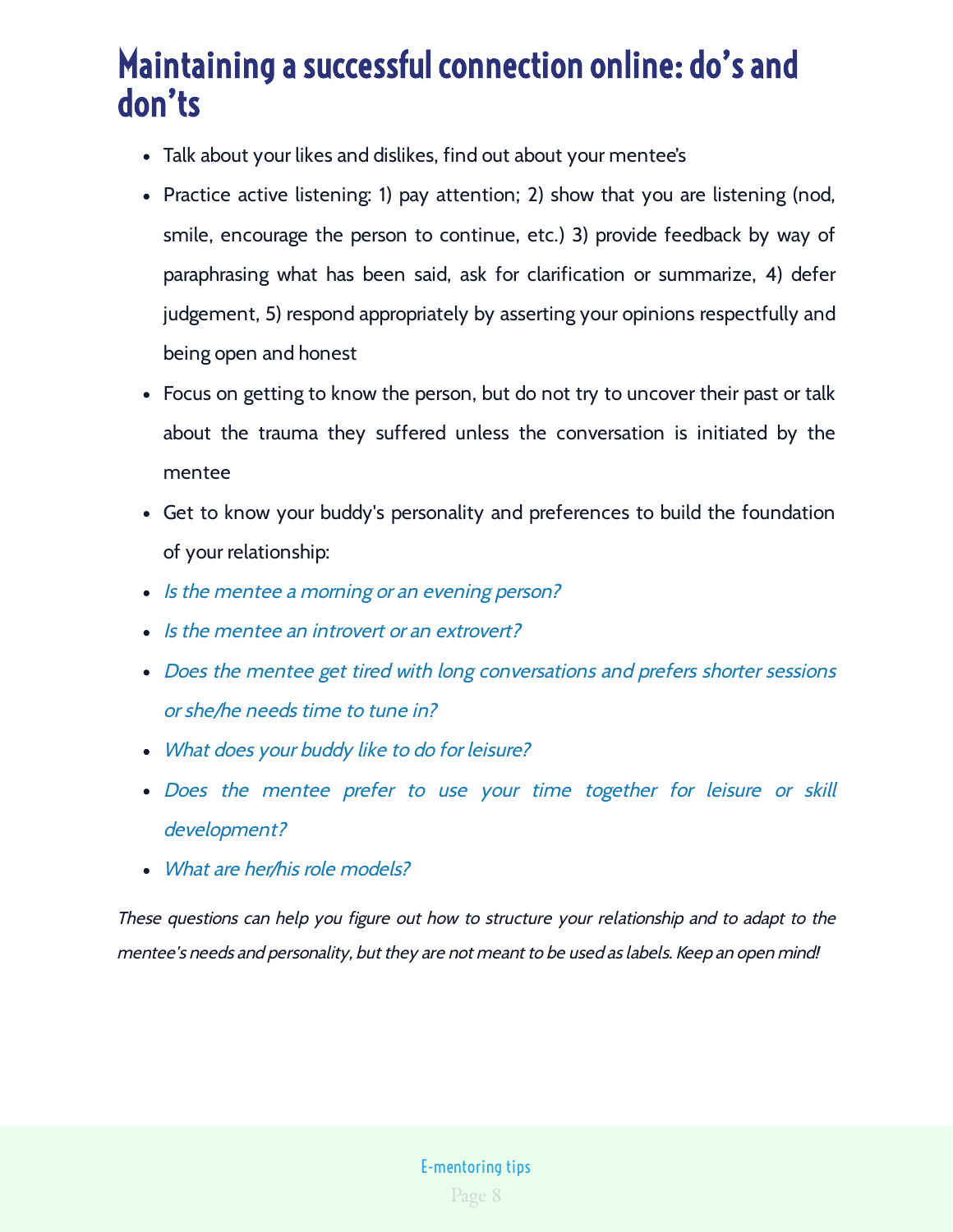- Use emojis to convey emotions  $\mathbb{O}$
- Pick activities or topics appropriate to the age, education and interests of the mentee
- Instead of asking questions, speak about yourself. Share a story or talk about your daily routine
- Use plain but reassuring and kind language
- Use tact, empathy, and respect at all times
- Keep the questions open and avoid conversation killers like "yes or no" questions

Ex. If your mentee shows anger feelings, do not point it out. Try instead to let the person talk: "How was your day?" "Did something trouble you?" "I sense you are disappointed, can I help?"

### Page 9 E-mentoring tips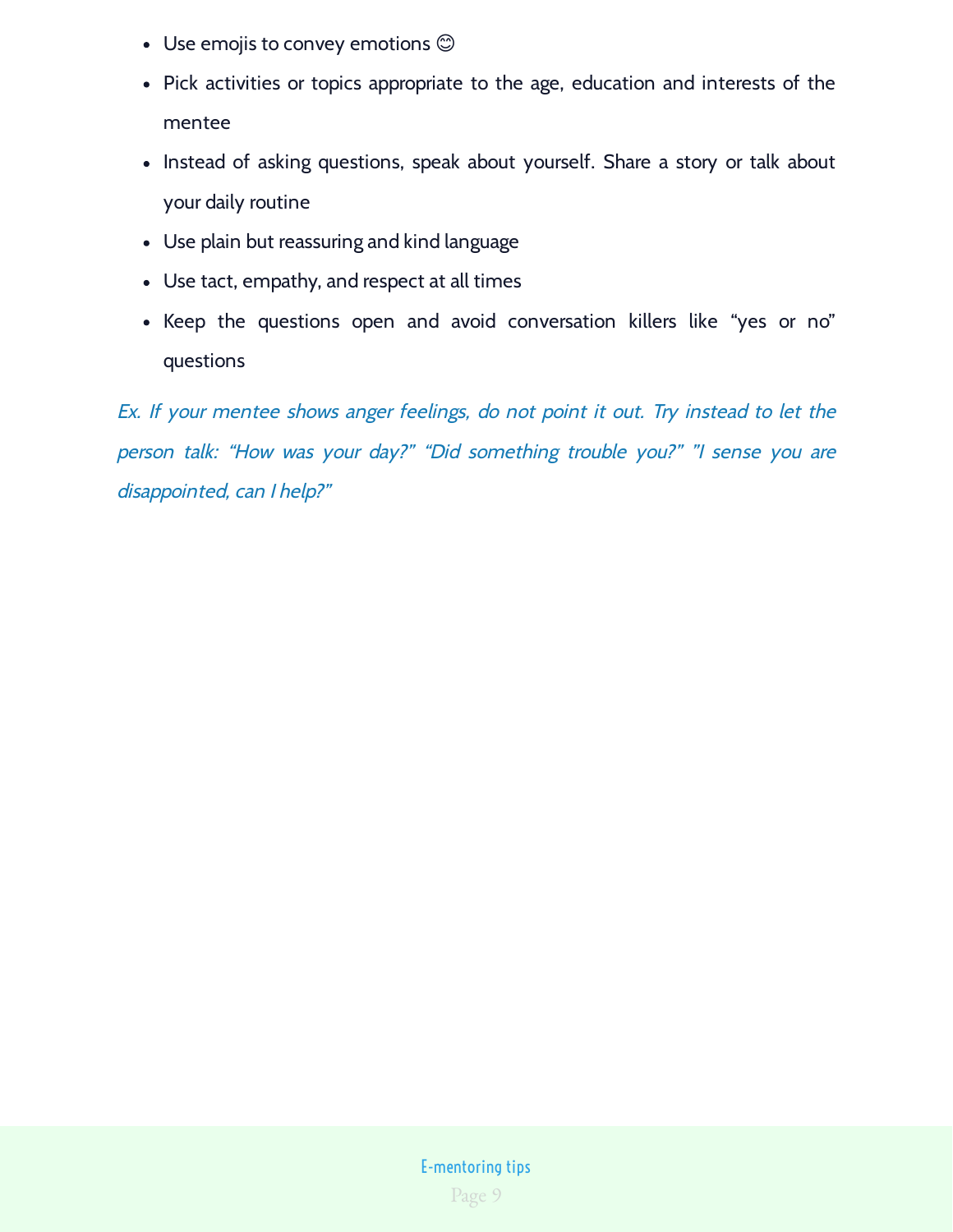- Avoid jokes, sarcasm or slang that might be difficult to understand for a person with a migrant background
- Avoid any ambiguity in writing, try to craft well-thought-out messages
- Make sure you are understood and always check with your mentee when you think there might have been miscommunication
- Reassure your mentee that there is no "quick" or "delayed" answer, they must feel comfortable with what and when to communicate
- If the mentee has pressing concerns like finding a job or paying the bills, it may be difficult for the person to enjoy a mundane conversation; they may be under pressure and not present to themselves. Do not try to fix the problem for them but ask if you can help and activate your empathy and active listening skills to respond in the most appropriate way:
- The mentee might need to vent; practice active and compassionate listening. Be sure to ask "How did that make you feel?"
- The mentee might need distraction; avoid talking about the problem
- The mentee might want to ask for advice or help; listen, evaluate the situation and discuss it with the case manager, if needed.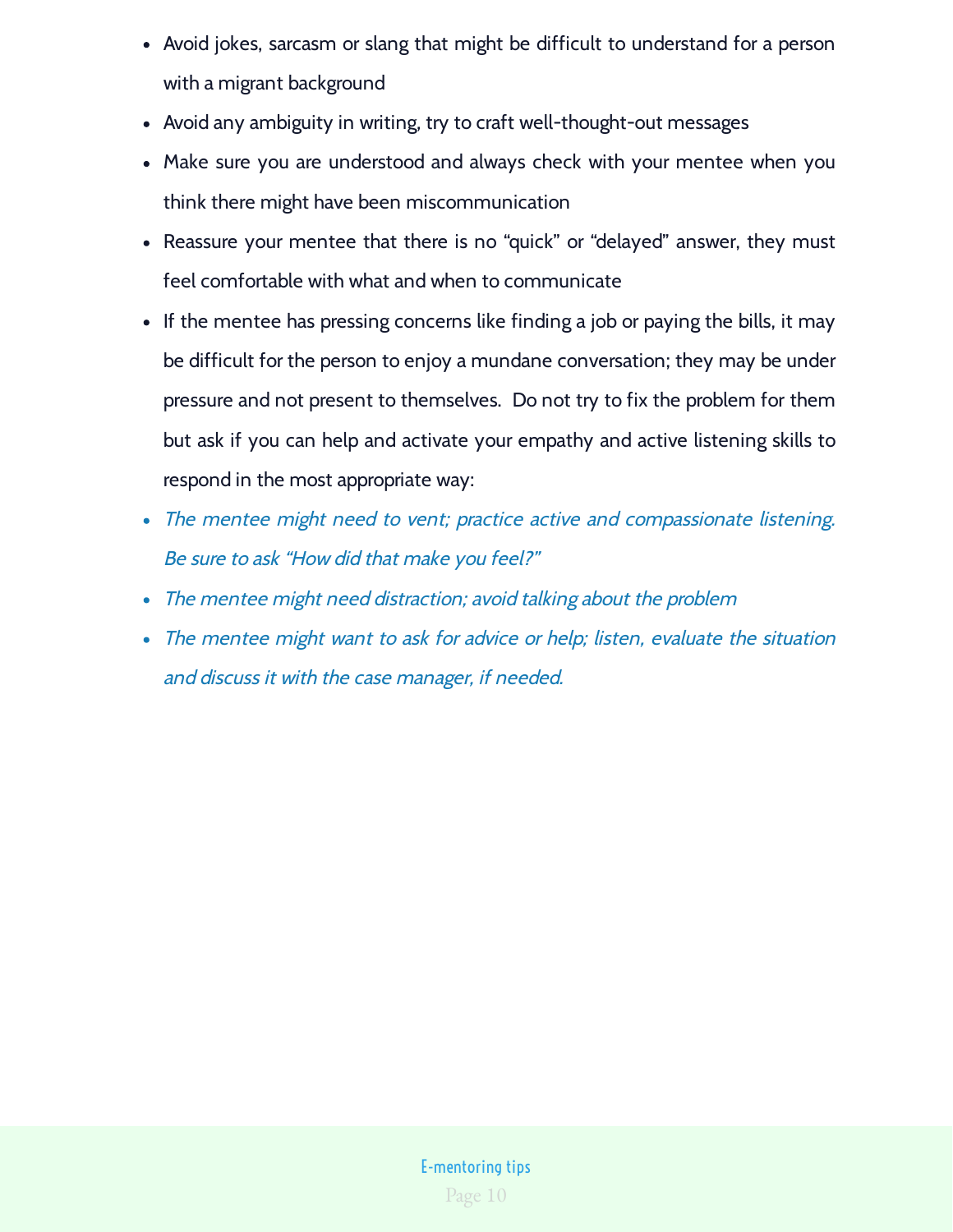## Determining the frequency

E-mentoring can work if there is consistency in the interactions. Communication must happen on a regular basis.

- Suggest a framework for regular contacts. What about a video-call while having a coffee together? This could help to start conversation or a ritual.
- Before the time is up, schedule the next day and time you will communicate. This will give the match something to look forward to and prepare for.
- DON'T: Can I call you now?
- DO: When are you going to be free next week?

## Problem-solving and nurturing the relationship

- If the mentor finds it difficult to pick a suitable activity or establish a connection, use **collective intelligence**: let mentors e-meet and brainstorm, share challenges and ideas. Create a space for peer support and sharing amongst mentors.
- Case managers and volunteer coordinators can schedule remote check-ins:
- Has the mentee/mentor had any technical challenges?
- Was the mentee comfortable in engaging in a conversation with the mentor?
- Were the activities chosen appropriate/enjoyable/helpful?
- Be a model: create short sessions with your colleagues and the mentors to show how to generate engaging conversations
- Always facilitate bringing the match to closure if it does not work, while affirming the contributions of the mentor and mentee
- E-mentoring does not exclude training for mentors: it still key to provide trauma-informed guidance.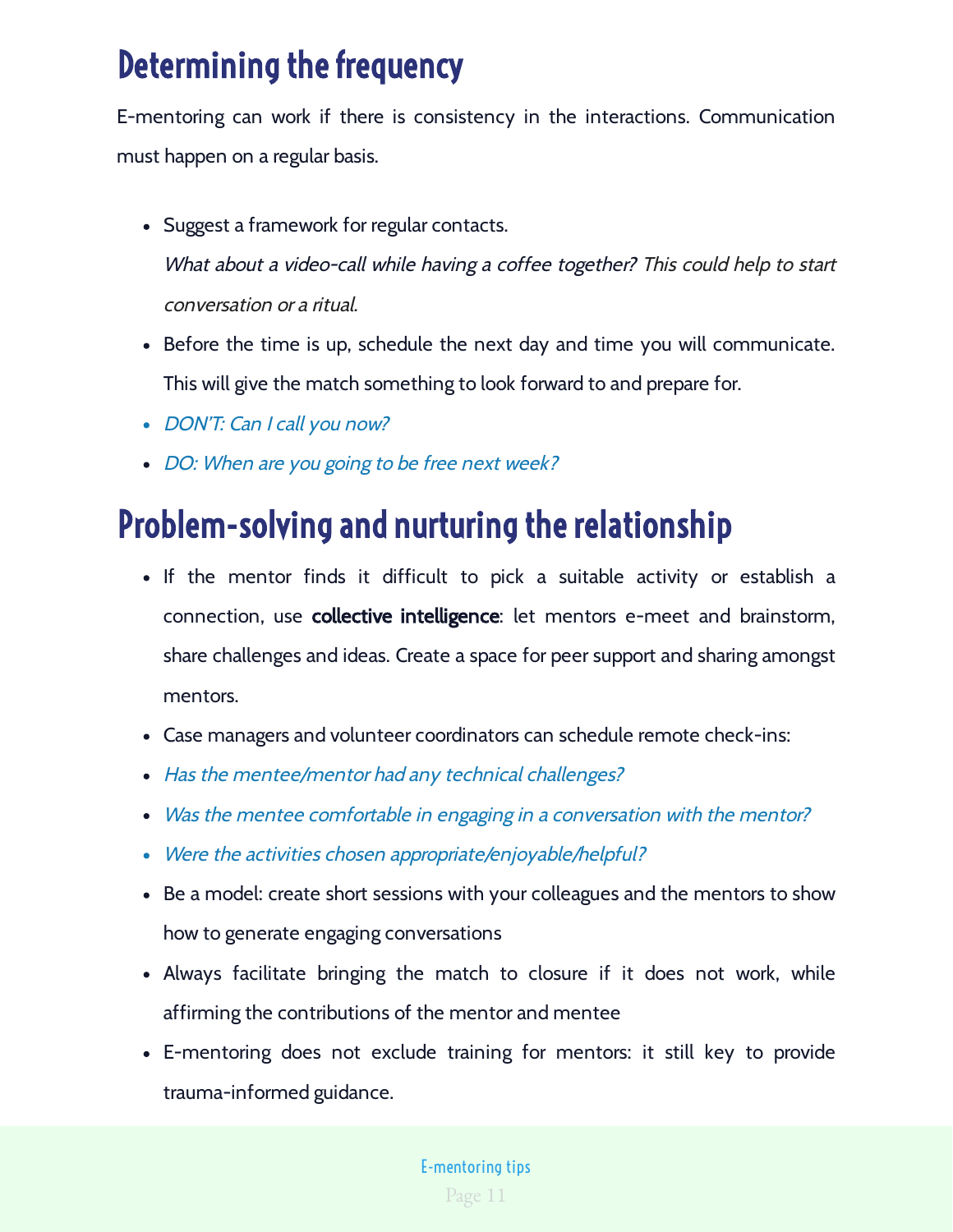## Footnotes

- 1. Ensher, Ellen & Heun, Christian & Blanchard, Anita. (2003). Online Mentoring and Computer-Mediated Communication: New Directions in Research. Journal of Vocational Behavior. 63. 264-288. 10.1016/S0001-8791(03)00044-7. ↑
- 2. Here is an example of a list of digitally accessible tourist attractions

<https://kidsactivitiesblog.com/135714/virtual-field-trips/> ↑

## Resources

Garringer M., Tips for mentors shifting to text-based communication, Director of Research and Evaluation https://www.mentoring.org/wp-content/uploads/2020/05/Tips-for-Mentors-Shiftingto-Text-Based-Communication.pdf

Garringer, M. (Mentor), Kaufman M. (Johns Hopkins University), Stelter S. (iRT), Shane J. (Mentor), Kupersmidt J. (iRTE-Mentoring), Supplement to the Elements of Eff¬ective Practice for Mentoring, December 2019

Higley, E., Isolation Without Loneliness: Staying Emotionally Connected in Times of Physical Distance, March 27, 2020: https://greatlifementoring.com/staying-emotionally-connected-intimes-of-physical-distance

Webinar #Keepmentoring Road to the Summit, especially Tina Braun, from Universität der Bundeswehr München and Laura Cardús from University of Barcelona

Single, Peg & Single, Richard. (2005). E-Mentoring for Social Equity: Review of Research to Inform Program Development. Mentoring & Tutoring. 13. 10.1080/13611260500107481.

Libes Handbook for setting up a mentoring program for victims of human trafficking (in progress).